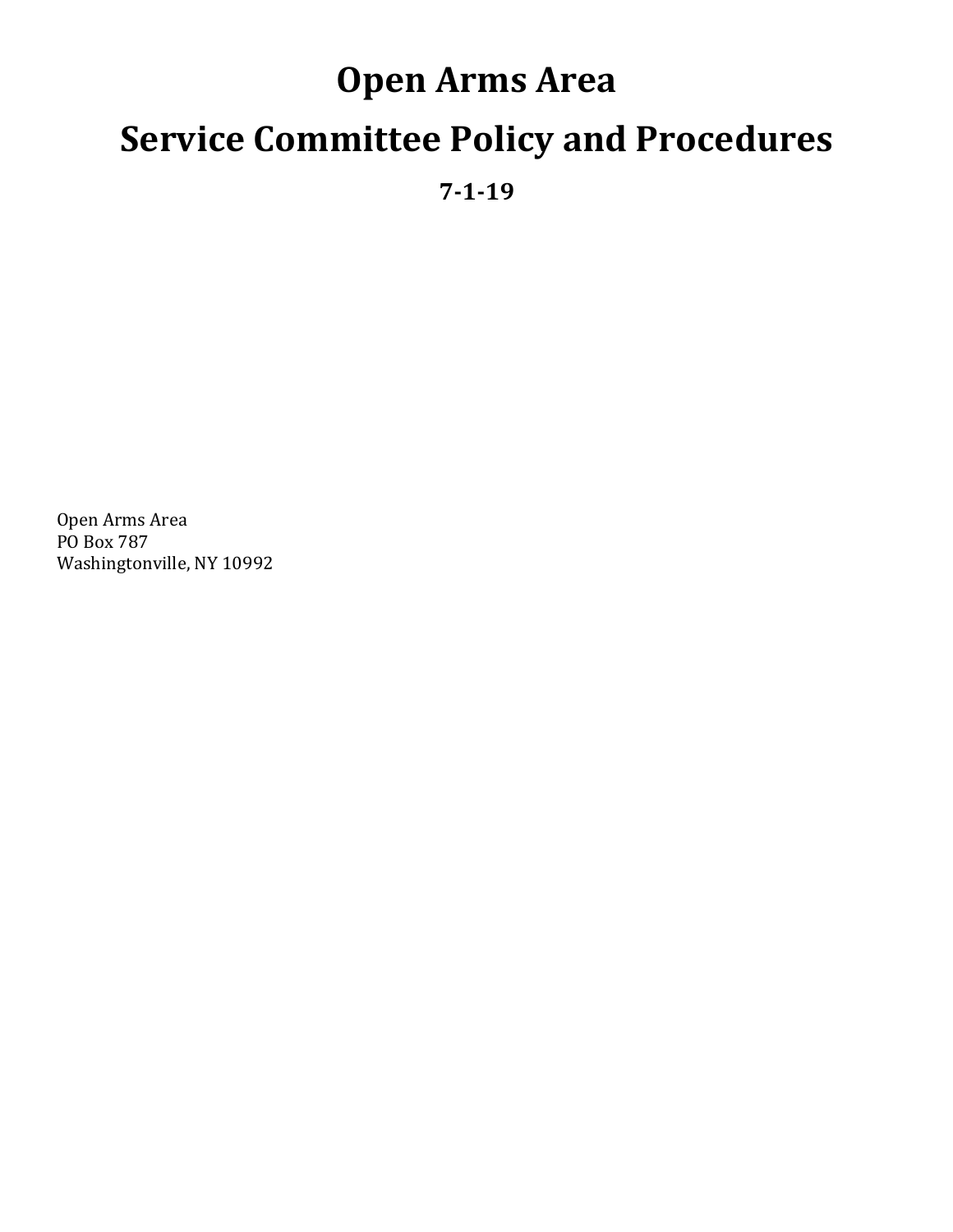## **Table of Contents**

| I.    | <b>General Policies and Procedures</b>              | 3  |
|-------|-----------------------------------------------------|----|
| II.   | <b>Administrative Body</b>                          | 3  |
| III.  | <b>ASC Meeting Format</b>                           | 4  |
| IV.   | Group/Group Service Representative (GSR)            | 4  |
| V.    | <b>Motions and Voting</b>                           | 5  |
| VI.   | Sub-committee Reports, Events & Fliers              | 6  |
| VII.  | <b>Nominations</b>                                  | 6  |
| VIII. | Requirements-Position Descriptions for ASC Officers | 7  |
|       | Chairperson                                         |    |
|       | Vice-Chairperson                                    |    |
|       | Secretary                                           |    |
|       | Treasurer                                           |    |
|       | Regional Committee Member (RCM)                     |    |
|       | Policy & Procedure                                  |    |
|       | Co-Secretary, Co-Treasurer, & Alternate - RCM       |    |
| IX.   | Sub-committee Requirements-Responsibilities         | 12 |
| X.    | <b>Fiscal Policies</b>                              | 15 |
| XI.   | <b>Miscellaneous Policies</b>                       | 17 |
| XII.  | ADDENDUM: Subcommittee policies                     |    |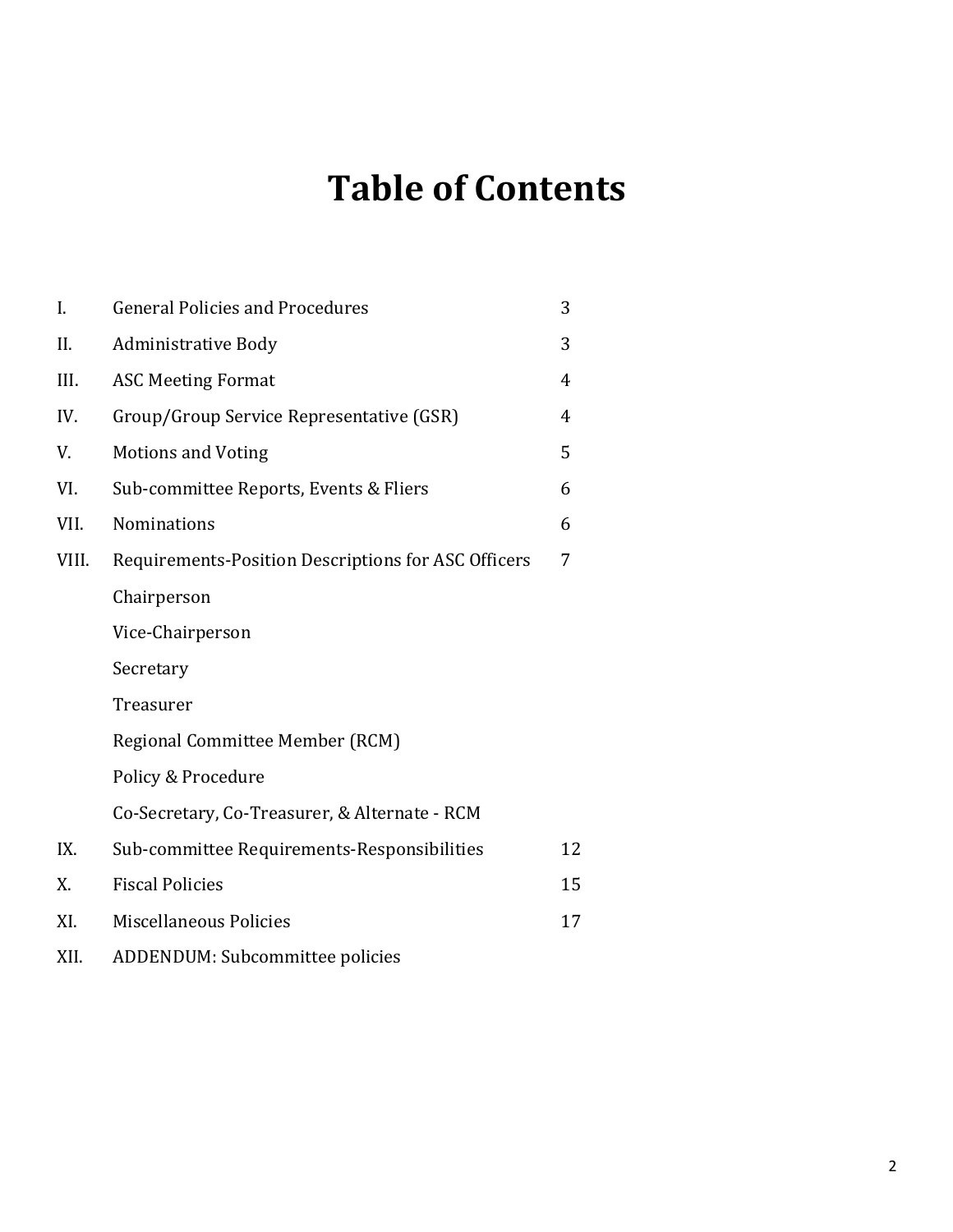### **Open Arms Area of Narcotics Anonymous Policies & Procedures**

#### **General Policies and Procedures**

- 1. The Guide to Local Service is the basis of policy for this area.
- 2. OAA P+P overrides all subcommittee policies and handbooks. If a statement in a subcommittee policy disagrees with OAA policy, then OAA P+P will be the policy to follow and the subcommittee will then change its policy to conform to area policy.
- 3. Robert's Rules of Order will be used, as a guide, to conduct business in an orderly fashion, except when they conflict with specific Area policy, Guide to NA Service, or the 12 Concepts of NA.
- 4. The Area Service Committee (ASC) will meet on the first Thursday of each month at 7:30pm at Goshen Presbyterian Church, 33 Park Pl, Goshen, NY 10924
- 5. The Area Service Committee meetings and Administrative Body meetings shall be audio recorded for accuracy in producing the ASC Minutes.
- 6. The Open Arms Area boundaries shall be defined as 1) all of Orange County, 2) All of Beacon, 3) Sullivan County as far west as Route 55 to the Delaware River border.  $(11/18)$

#### **ASC Meeting Format**

- 1. Open with a moment of silence followed by the Serenity Prayer.
- 2.. Reading of the 12 Traditions and 12 Concepts of NA.
- 3. Secretary's Report. Needs a vote of acceptance
- 4. Treasurer's Report. Needs a vote of acceptance
- 5. Policy and Procedure Report
- 6. Regional Committee Member (RCM) Report.
- 7. Group Reports
- 8. Sub-committee Reports

*Motion sheets must be submitted by the end of Sub- Committee Reports* 

- 9. Old Business
- 10. New Business
- 11. Redress/grievance.
- 12. Motion to close with Serenity Prayer.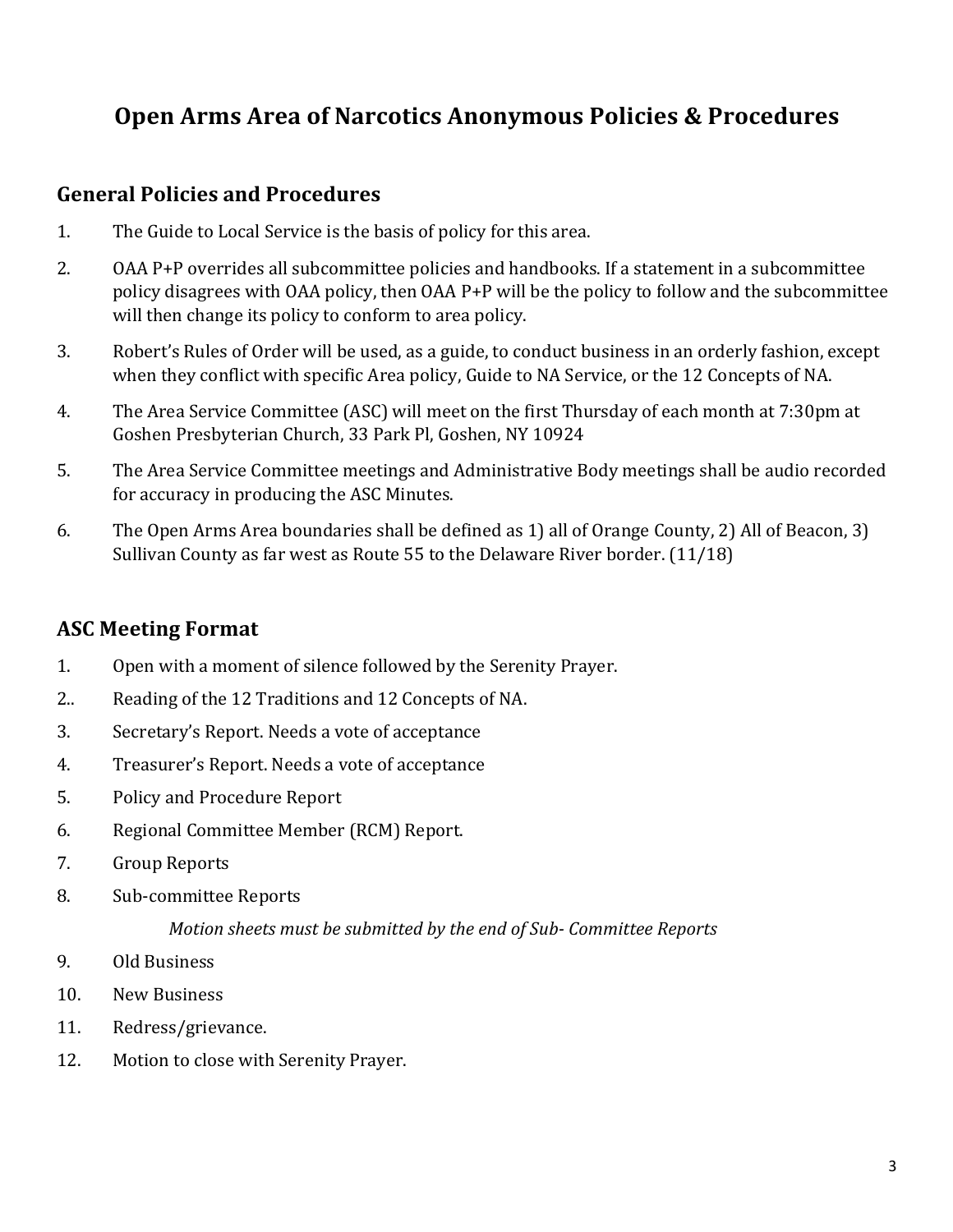### **Nominations**

- 1. Anyone seeking an ASC position is required to attend at least two (2) consecutive ASC meetings to be nominated and must be present for nomination and election.
- 2. Nominees must present their qualifications at the time of nomination acceptance.
- 3. Qualifications must be stated by each nominee for any position of service at the ASC level.
- 4. The ASC Administrative body will be responsible for obtaining satisfactory answers to the following questions:
	- Does the nominee possess a working knowledge of the twelve steps, traditions, and concepts?
	- Does the nominee have and use a sponsor? Does he/she have his/her sponsor's endorsement to serve in this capacity?
	- Does the nominee have his/her group conscience to serve in this capacity?
	- Has the nominee ever been asked to step down from a position, or has abandoned a position of service?
	- Ask the nominee to state prior service history.
	- Has the nominee ever misappropriated or been accused of misappropriating funds?
	- (For positions where the nominee will be handling NA funds) Does the nominee have a legal means of support?
	- Is the nominee in any collection process from ANY collection agency including IRS?
	- Is nominee able to fulfill all the requirements of this commitment?

#### **Administrative Body**

- a. The Area Service Committee Administrative body shall consist of nine members; ASC Chairperson, ASC Vice-chairperson, Secretary, Co-Secretary, Treasurer, Co-Treasurer, Regional Committee Member, Regional Committee Member – Alternate, and the Policy & Procedure Chairperson.
- b. Administrative Body and all sub-committee chairpersons shall meet quarterly throughout the fiscal year, at a place designated by the ASC chairperson, for the purpose of coordinating the body to better serve the ASC and the groups.
- c. Meeting shall be held in an open facility and open to all members wishing to attend.
- d. Meeting minutes will be made available to all GSRs by email and updated on website for all members of OAANA.

### **Requirements and Position Descriptions for ASC Officers**

- a. Election of officers and sub-committee chairpersons will be held annually at the June ASC meeting. All area administrative body and sub-committee chair positions are 1 year, or until June, whichever comes first with the exception of the convention committee chairperson who serves for the duration of the convention  $(06/19)$ .
- b. An administrative body member can only serve 2 one-year terms consecutively in any one single position and 3 years total consecutively on the administrative body  $(6/18)$ .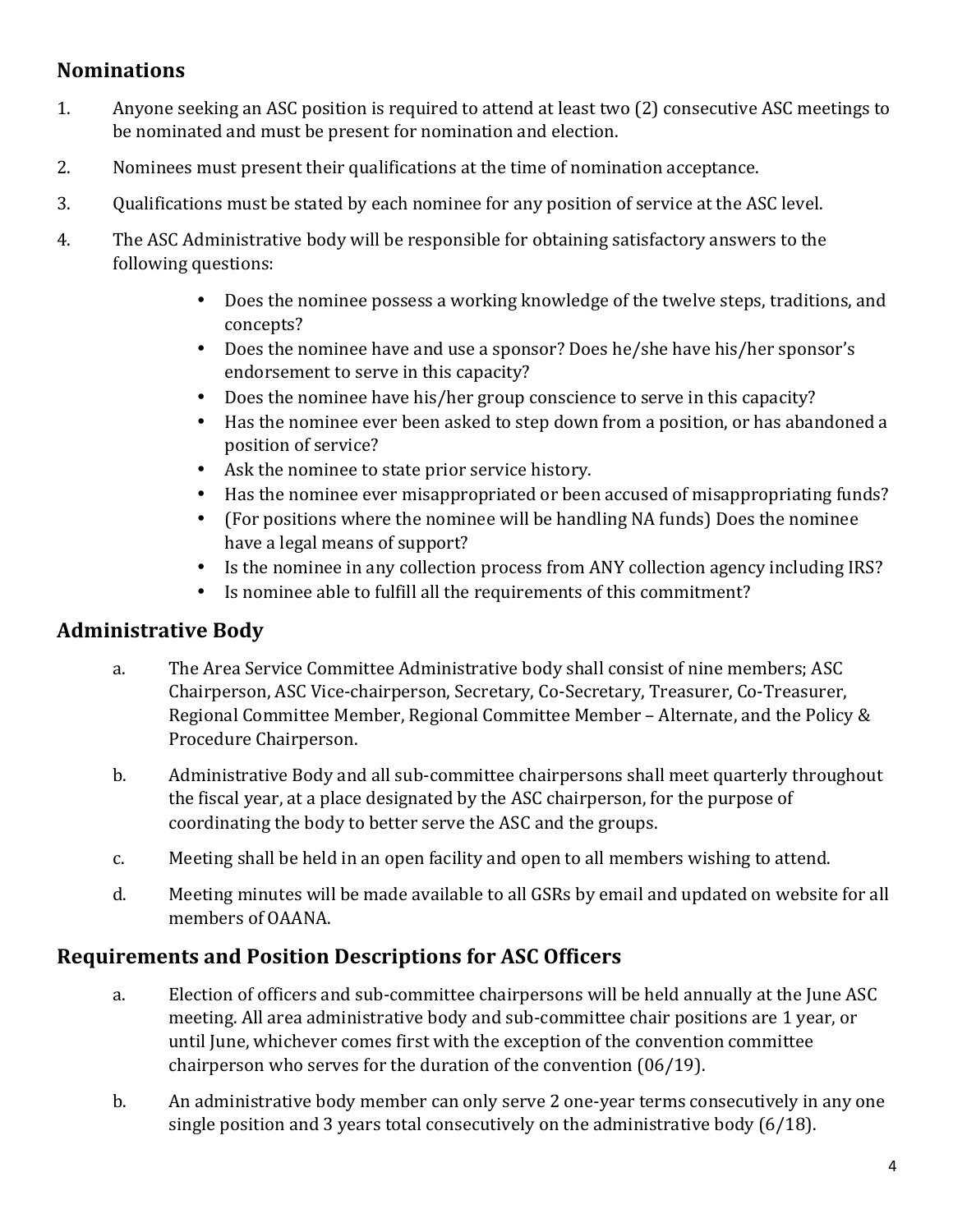#### c. Qualifications for officers will be as follows:

#### **Chairperson 5** years clean time

- Legal means of financial support.
- Has a working knowledge of the 12 traditions and 12 Concepts for NA Service.

#### **Vice-Chairperson 4** years clean time

- Legal means of support.
- Has a working knowledge of the 12 Steps, 12 Traditions, and 12 Concepts.

#### **Secretary & Co-secretary** 2 years clean time

- Access to a computer and email.
- Good clerical skills are highly regarded.

#### **Treasurer & Co-treasurer 5** years clean time

- Legal means of support
- Accounting experience is highly regarded, however, at minimum, must be able to balance a checkbook.

#### **Regional Committee Member (RCM)** 5 years clean time

• Legal means of support.

#### **RCM** Alternate **4** years clean time

• Legal means of support.

#### **Policy and Procedure 5** years clean time

- Must have completed the 12 steps with an NA sponsor
- Must have a strong working knowledge of the 12 Traditions and 12 Concepts.
- a. Position descriptions for officers will be as follows:

#### **Chairperson**

- a. The area committee chairperson is responsible for conducting Area Service Committee meeting, preparing the agenda, and various administrative duties.
- b. The chairs primary tools are the short-form rules of order, which appear at the end of this guide, a firm hand, a calm spirit, and a clear mind.
- c. The chairperson can find additional help in books about business meetings, decision-making processes, and volunteer organizations that are often readily available at local bookstores and libraries.
- d. Must be the co-signer on the area bank account.
- e. Must approve of ASC meeting minutes and Treasurer's Report before distribution.
- f. Must have reliable transportation to the ASC meetings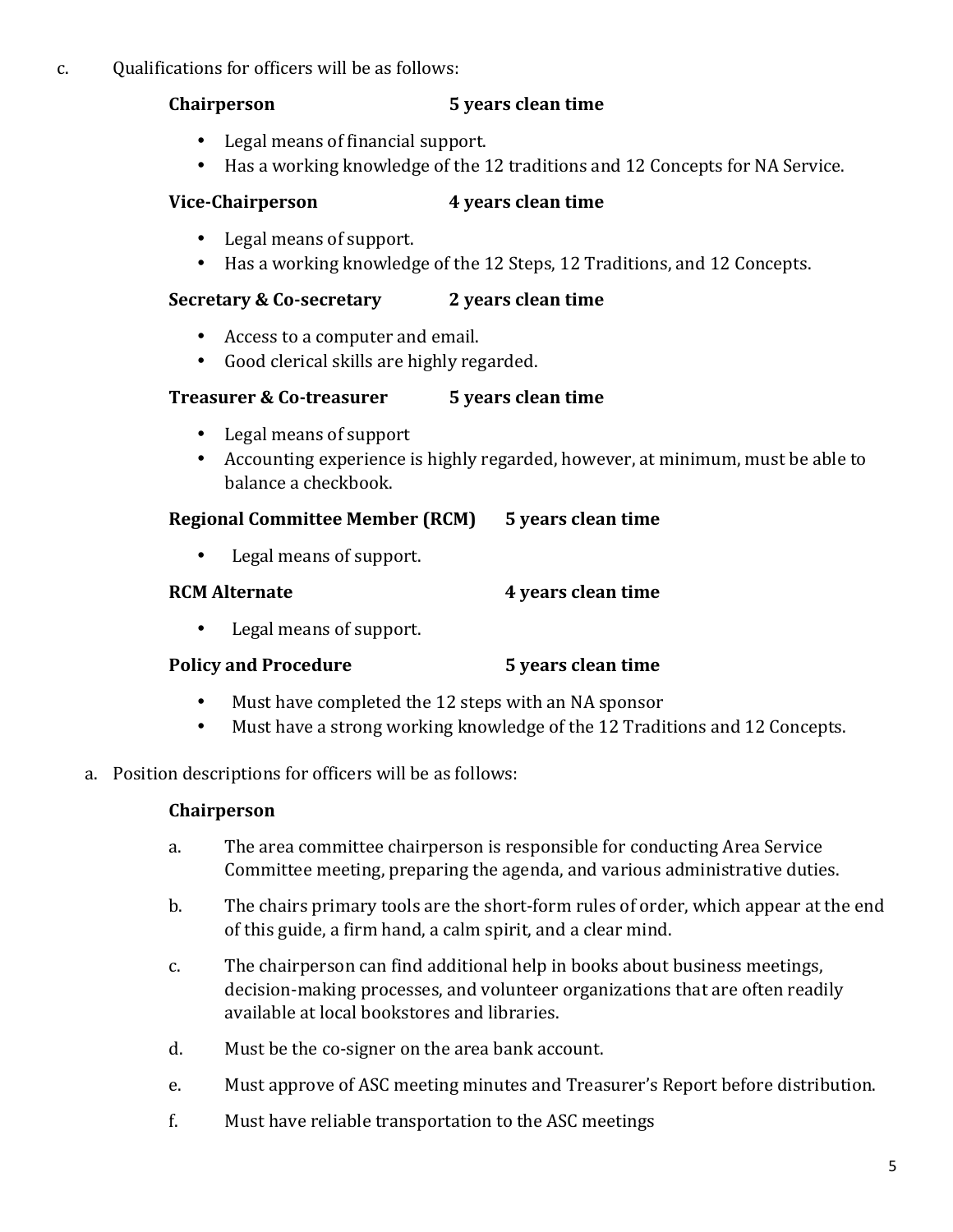#### **Vice Chairperson:**

- a. The primary responsibility of the area committee vice chairperson is the coordination of the area subcommittees.
- b. The area vice chair keeps in regular touch with the chairpersons of each subcommittee to stay informed of their projects and problems, attending subcommittee meetings whenever possible.
- c. If disputes arise within a subcommittee or between subcommittees, the ASC vice chair helps find solutions to them.
- d. The vice chairperson works closely with subcommittee chairs when they prepare their annual reports and budget proposals.
- e. The vice chairperson is also responsible to assist the chairperson in conducting area committee meetings and to conduct ASC meetings him or herself in the chairperson's absence.
- f. Trains new GSRs

#### **Secretary:**

- a. Area secretaries handle all their committees' paperwork, a formidable job.
- b. Their first responsibility is to take clear, accurate minutes of area committee meetings and distribute those minutes to all committee participants within 10 days after OAA meeting
- c. Secretary is to record the ASC meetings using a recording device provided by the ASC. (S)he is also to maintain an archive of these recording to be made readily available when requested.
- d. In the process of keeping the minutes of each meeting, the secretary should update a log of area policy actions each time there is a change and include those changes into area policy. (in conjunction with  $P+P$  chairperson)
- e. The log lists motions the committee has passed regarding the activities of administrative officers and subcommittees.
- f. These motions should be listed chronologically under a heading for the officer or subcommittee they affect.
- g. Secretaries should have copies of the most recent printing of the log of policy actions available for new GSRs and should periodically distribute updated versions to all area committee participants.
- h. Because most secretaries mail and e-mail minutes to area committee members, they need to keep an updated list of participants' addresses.
- i. With their committees' permission, they should mail copies of these lists once or twice a year to the World Service Office. These lists will make it possible for the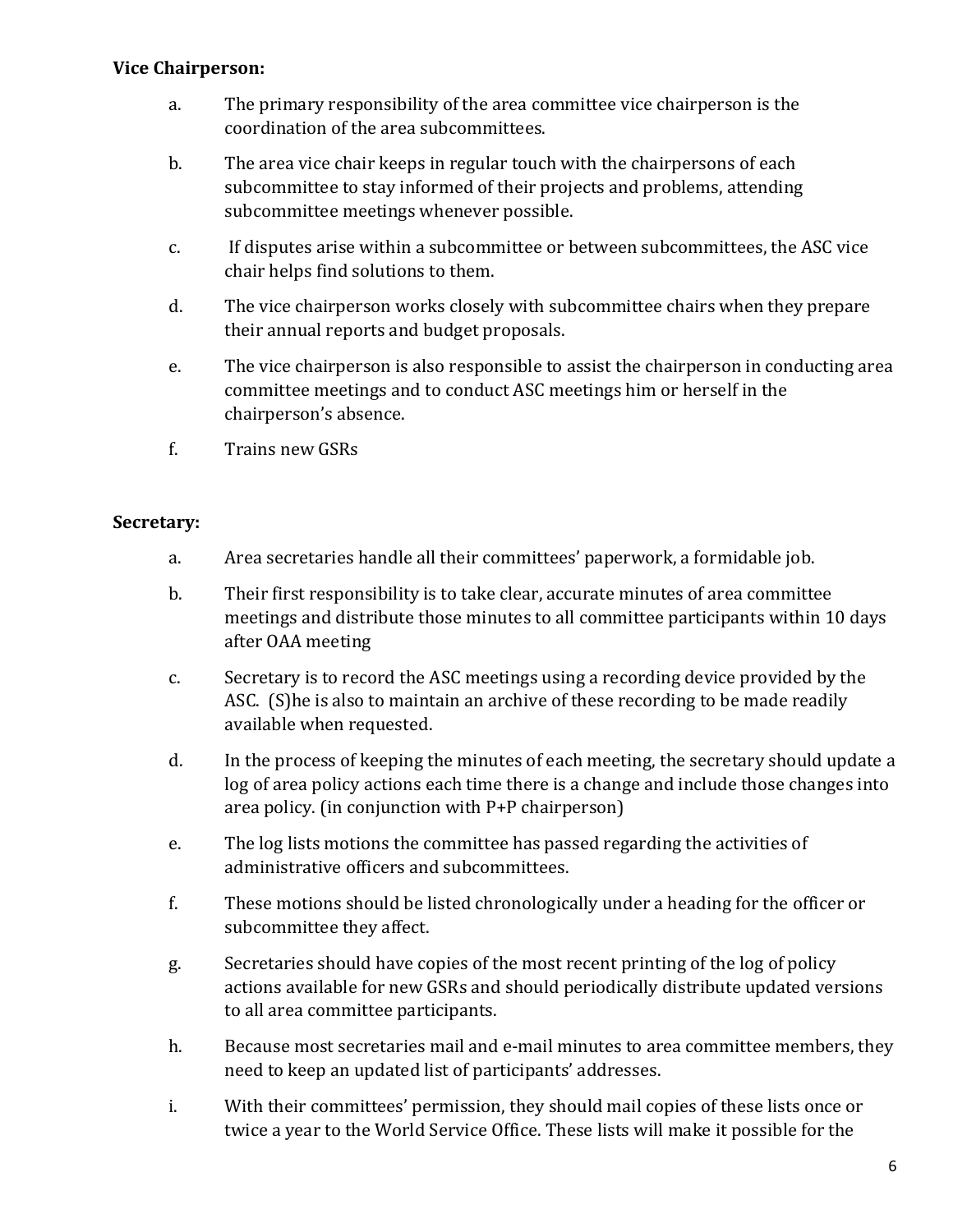WSO to provide groups, subcommittees, and administrative officers with current information pertinent to their areas of service.

#### **Treasurer:**

- a. The treasurer receives contributions from the groups.
- b. When the treasurer receives cash contributions from the groups, they make out receipts to the contributors immediately, keeping copies for themselves with their official records.
- c. Administers the area's checking account
- d. Maintains a petty cash account with a maximum of one hundred dollars (\$100.00)
- e. Pays the rent for the committee's meeting hall
- f. Reimburses officers and subcommittee chairs for their budgeted expenses Keeps careful records of all transactions
- g. Reports on the financial condition of the area committee at each of its meetings.
- h. As the administrator of the area's unified general fund, the treasurer is also responsible to prepare an annual budget for the area committee.
- i. The Treasurer's Handbook, available from the World Service Office, contains a more detailed description of the treasurer's job and most of the forms the treasurer needs for keeping their records.
- j. While experience also strongly suggests that, to help prevent theft, this area's committee will only use two-signature checks to pay their bills.
- k. In order for a check to be valid, it should be signed by the treasurer and the ASC Chairperson. This does not include  $E+A$  checks  $(5/19)$
- l. Maintains accurate records of the monthly ASC operating expenses
- m. Must maintain a file of detailed bank statements. (account number must be blacked out)
- n. Most recent bank statement must accompany ASC treasurer's reports and show equal total to report in order for treasurer's report to be approved.

#### **Regional Committee Member (RCM):**

- a. RCMs keep their areas in touch with the larger world of NA by providing information on activities in neighboring areas, functions being sponsored by the regional committee, reports relevant to subcommittee affairs, and important issues being discussed at various levels of service.
- b. Both the region and its areas depend on RCMs to be well-versed in NA service practices and principles.
- c. RCMs should be closely acquainted with the Twelve Traditions and Twelve Concepts, the fundamentals of service in our fellowship.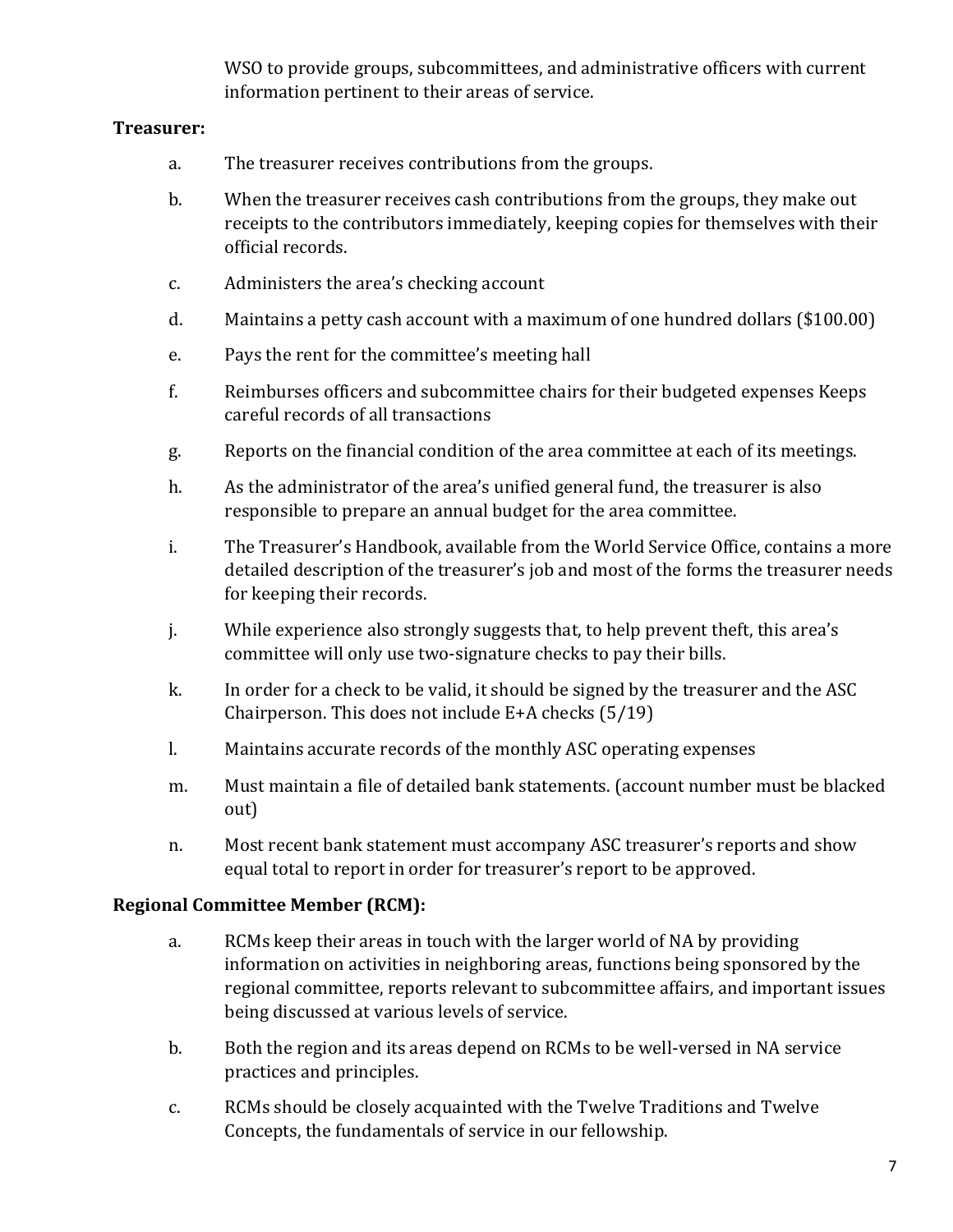- d. Familiarity with all published service manuals and bulletins puts the resources of the whole fellowship at the RCMs' fingertips.
- e. RCMs should carefully study the reports from their own areas' groups, officers, and subcommittee chairs so that they can pass their areas' experience on to others at the regional meeting.
- f. RCMs will be more effective contacts between their areas and the regional committee if they take time to talk personally with other participants in their area committees. That way, they can get a better idea of what needs and concerns the regional committee should address.

#### **Policy and Procedure**

- a. Chairperson is considered as a member of the Administrative Body and also considered as a sub-committee Chairperson.
- b. Conducts separate monthly sub-committee meetings for the purpose of reviewing and updating policy.
- c. Any suggested changes or additions to the ASC policy must be submitted to the ASC body in the form of a motion.
- d. Policy funds are to be used to provide copies of the policy to GSRs and to cover the cost of rent for meeting space only.
- e. The Policy & Procedure sub-committee shall maintain a copy of all NA approved sub-committee handbooks in addition to providing each sub-committee with a copy of their respective Policies & Procedures.
- f. If there is no trusted servant for Policy and Procedure Chairperson, the ASC Vicechairperson will assume those responsibilities until someone comes forward.

#### **Co-Secretary, Co-Treasurer and Alternate RCM:**

- a. Co-Secretary and Co-Treasurer will perform all duties of each respective office in absence, long or short term of the officer.
- b. The Alternate RCM will serve as an apprentice to the RCM. At least one year as Alternate RCM is a requirement for the RCM position.
- c. In the event of any sub-committee chairperson vacancies the Administrative Body is responsible for addressing any issues or concerns that may arise due to that vacancy.
- d. Any GSR elected to an ASC position (except co-positions) must resign as a GSR
- e. ASC Officers and Sub-committee Chairs who miss two (2) consecutive ASC meetings without notice or fail to fulfill the responsibilities of their commitment as written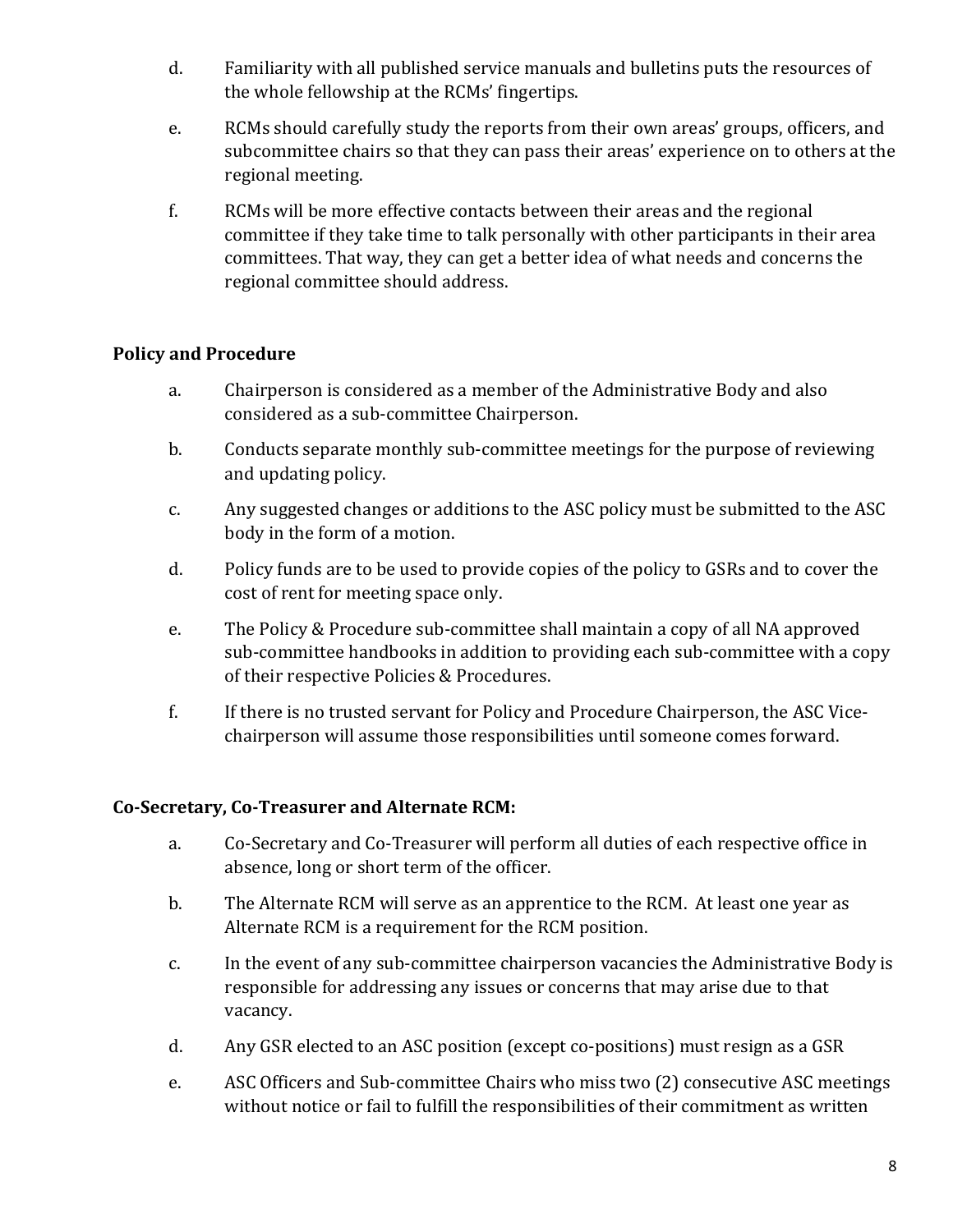herein will be dismissed from their position. A representative may be sent or contact with an ASC Officer must be made to maintain the position.

f. Any ASC officer can be removed at any time by a 2/3 majority vote.

### **Sub-Committees**

 $*$ <sup>\*</sup>(Any treasurer for any subcommittee is nominated and voted in by the GSRs at the ASC - 01/19) $**$ 

#### **Chairperson Clean Time Requirements and responsibilities**

#### **Convention Committee 5 years**

- b. Schedule and attends all sub-committee meetings
- c. Maintain order and flow of the meeting keeping discussions brief and to the topic
- d. Ensures the upholding of the Twelve Traditions and Twelve Concepts and abides by the policies outlined in the CC sub-committee policy
- e. Maintains a communication link between the sub-committee and the ASC

f. Must be able to serve for duration of convention.

#### **Events & Activities (E & A) 2** years  $(3/19)$

- a. Schedules and attends all sub-committee meetings
- b. Maintains order and flow of the meeting keeping discussions brief and to the topic
- c. Ensures the upholding of the Twelve Traditions and Twelve Concepts and abides by the policies outlined in the Events and Activities sub-committee policy
- d. Maintains communication between the sub-committee and the ASC
- e. Must attend each meeting of the Regional Service Committee Events and Activities sub-committee and bring back a report of that meeting to the Open Arms Area subcommittee
- f. Helps organize and coordinate all events and activities for the Open Arms Area
- g. Will be one of two co-signers on the Events and Activities checking account. The E&A bank account requires one signature from the chairperson of E&A and one signature from the active E&A treasurer. If not available the Area treasurer will sign. (5/19)

#### **Helpline 1** year

- a. Coordinates all work done by the sub-committee
- b. Responsible for the overall operation of the Area Helpline

#### **Hospitality 6 months**

a. Maintains and replenish all supplies needed for this sub-committee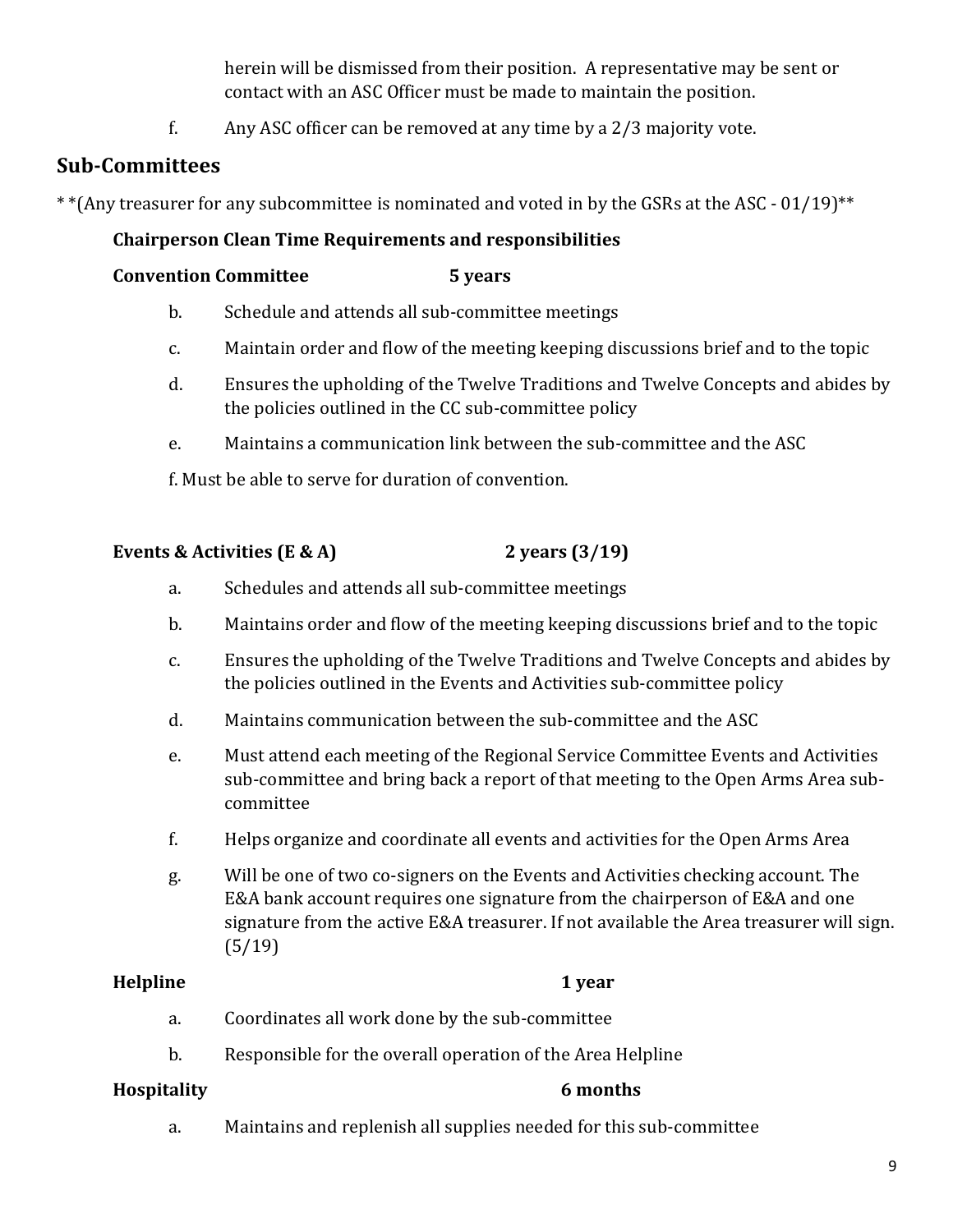b. Attends the OAASC monthly and supplies the committee with coffee and other refreshments as needed

#### **Hospitals & Institutions (H & I) 2** years NA clean time

- a. Attend and hold a sub-committee meeting monthly
- b. Maintain order and flow of the meeting keeping discussions brief and to the topic
- c. Ensures the upholding of the Twelve Traditions and Twelve Concepts
- d. Maintains a communications link between the sub-committee and the ASC
- e. Must participate at each meeting of the Regional Service Committee Hospitals and Institutions sub-committee and brings back a report of that meeting to the Open Arms Area sub-committee
- f. Work with panels to draft all correspondence to be served by the sub- committee.
- g. Shall present a budget for the year to the ASC within sixty (60) days of the beginning of the term, which shall include literature and learning days/workshops.

#### **Public Relations 3** years (9/16)

- a. Acts as a spokesperson for the area PR sub-committee
- b. Coordinates and is responsible for all work done by the sub-committee
- c. Responsible for facilitating the monthly sub-committee meeting
- d. Maintains communication with and attends the GNYRSC PR sub-committee

#### **Speaker Exchange 1 year**

- a. Acts as a spokesperson for the OAASC Speaker Exchange sub-committee
- b. Coordinates and is responsible for all work done by the sub- committee
- c. Responsible for facilitating the monthly sub-committee meeting

#### **Outreach/Homebound** 3 years (9/16)

- a. Acts as a spokesperson for the OAASC Outreach/Homebound sub-committee by reaching out to the groups listed in the OAA meeting list that do not attend the ASC meetings.  $(5/16)$
- b. Coordinates and is responsible for all work done by the sub-committee
- c. Coordinates/Facilitates meetings for those members that are homebound  $(5/16)$
- d. Responsible for facilitating the monthly sub-committee meeting

#### **Literature** *C C C C C C C C C C <i>C C C C C C C C C C C C C C C C C C C C C C C C C*

- a. Maintains an inventory of literature and merchandise
- b. Attends all Open Arms Area Service Committee meetings to offer merchandise and material for sale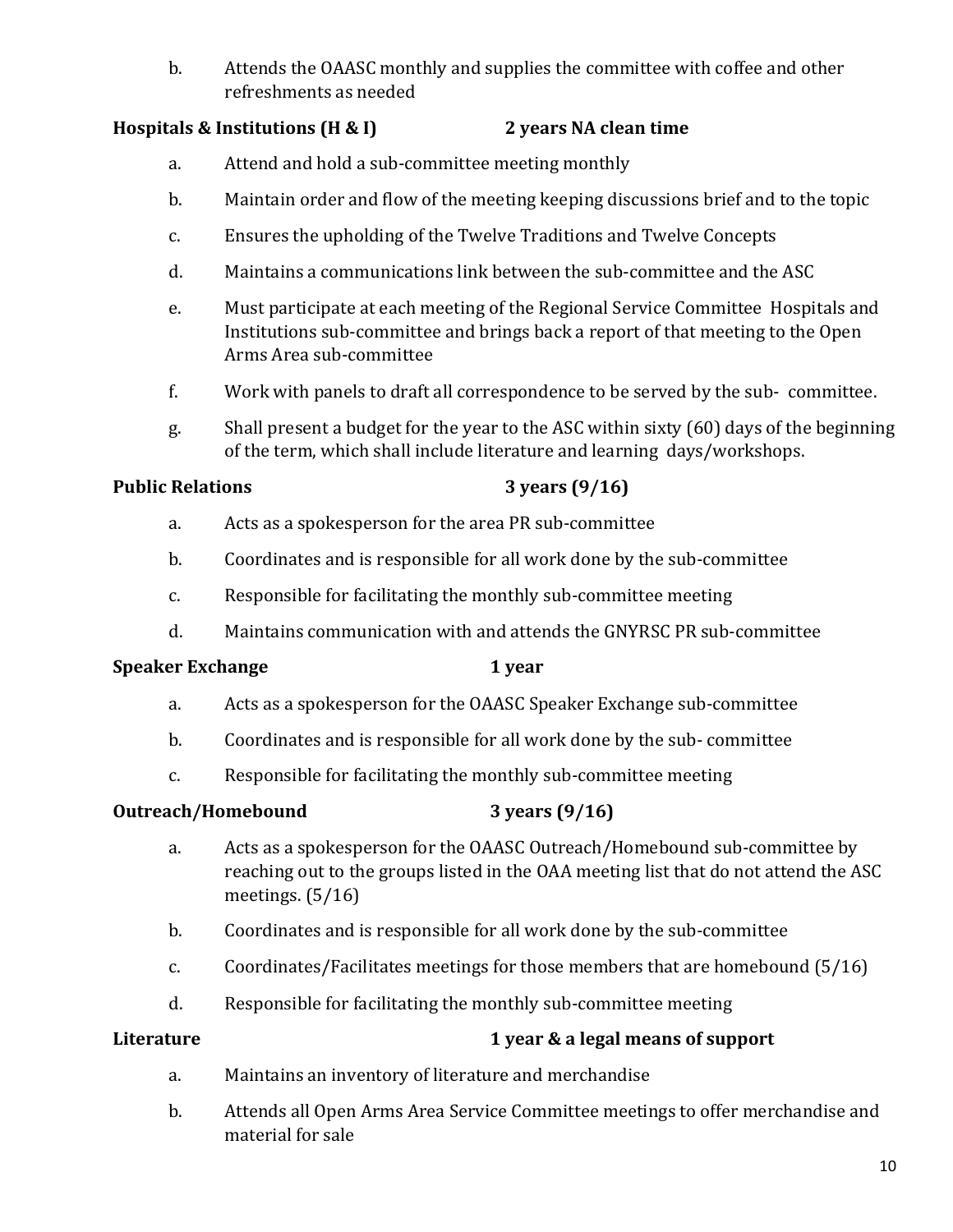- c. Gives a detailed financial accounting of literature sales and purchases including back order status each month to the ASC
- d. Chairperson maintains communication with and attends all RSC sub-committee meetings

#### **Meeting List 1 year**

- a. Attends monthly OAASC meetings
- b. Updates and maintains meeting list as needed
- c. Provides copies to the ASC and H&I sub-committee
- d. Maintains communication and attends RSC Meeting List sub-committee meetings.
- e. Maintains the ASC printer and use this printer to print monthly meeting lists (10/18)

#### **Web Site** 3 years

- a. Attends monthly OAASC meetings
- b. Updates and maintains Web site as needed to include posting of monthly OAASC minutes, events and other communication
- c. Coordinates and is responsible for all work done by the sub-committee
- d. Responsible for facilitating the monthly sub-committee meeting
- e. Maintains communication and attends RSC Web Site sub-committee meetings

#### **General Sub-committee Policy**

- a. All Sub-committees will refer to NA approved handbooks, which will be made available upon request as a resource at the OAA meeting by Policy and Procedure sub-committee.
- b. Sub-committee chairpersons, or their representatives, are required to attend all respective Regional Sub-committee meetings or contact their Regional Chairperson.
- c. Sub-committees should meet one half hour before the ASC meeting, or at a mutually agreed upon time and place. Care must be taken to insure that no committee member or potential member is neglected or excluded.
- d. All sub-committees are required to have prepared and written policies and guidelines. All subcommittee policies get reviewed by the policy subcommittee for approval and to make sure the subcommittee policy does not contradict Area policy  $(11/18)$ . These will include specific language concerning the formation of that subcommittee, officers, and their responsibilities and the sub-committee's duties and responsibilities to the OAA.
- e. All sub-committees will provide financial accounting in their monthly reports to the ASC.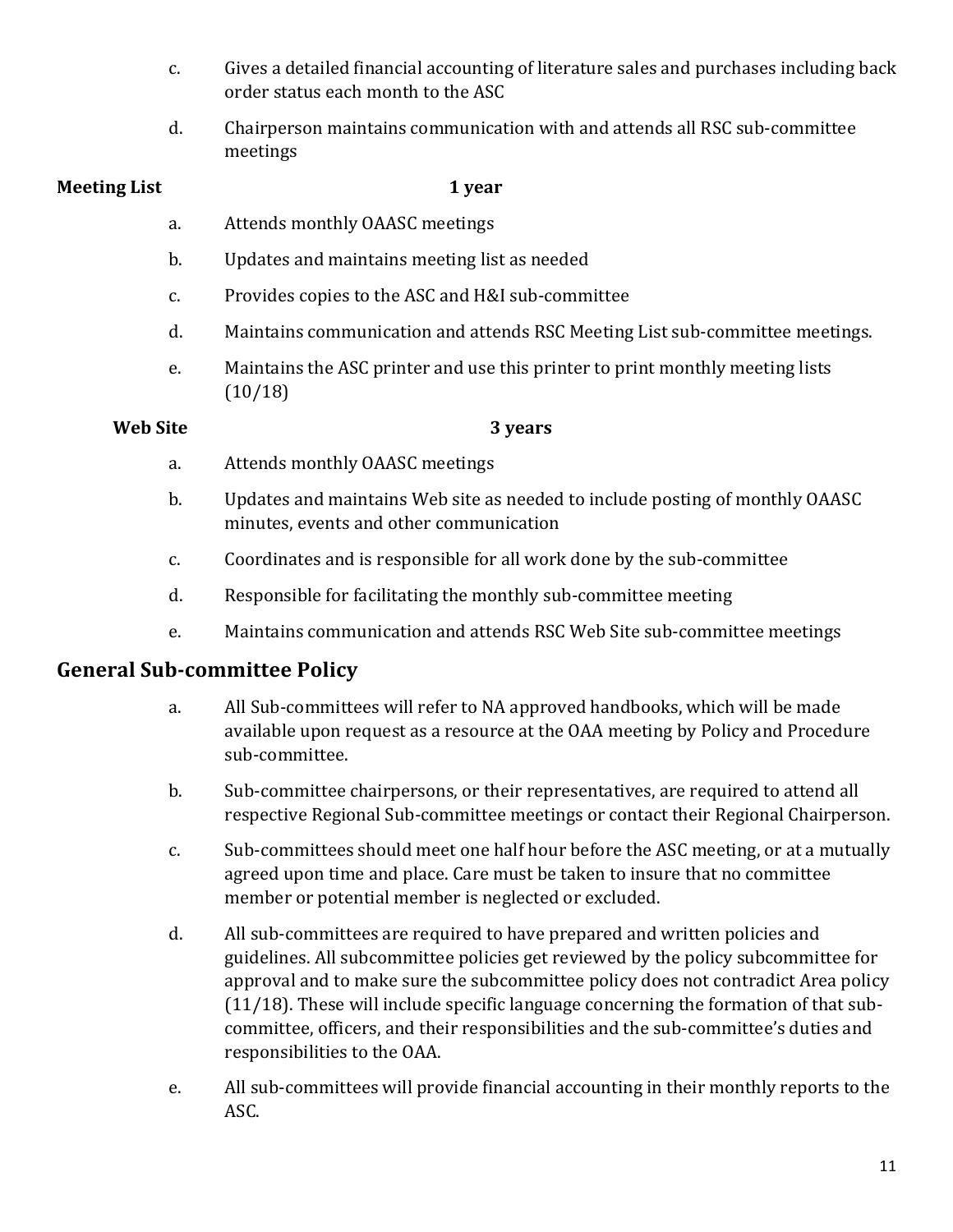- f. All sub-committee chairpersons, upon completion of their terms of office, are to submit the ASC Treasurer the sub-committee's revolving fund balance including all original receipts of expenses.
- g. Sub-committee reports:
	- will be written on forms provided by the Secretary.
	- shall be presented when the sub-committee is called on by the ASC Chairperson (from a written report. Reports given from memory are not accepted).
	- should contain attendance, functions, open commitments, expenses, etc.
	- will be submitted to the Secretary when finished.

### **Events and Fliers**

- a. All Sub-Committees will notify the Open Arms Area of any events at least 90 days prior to an event. FLIERS for events must be approved a minimum of 60 days before the event. Fliers for that event will be provided to area for distribution to GSR's at least 30 days prior to the event.
- b. All fliers submitted by ASC sub-committees are required to contain a Narcotics Anonymous logo and must be approved by the ASC Administrative body prior to distribution.

### **Group and Group Service Representative (GSR) Procedures**

A GSR will be defined as follows:

- a. Group service representatives link their groups to the rest of Narcotics Anonymous.
- b. Most groups also elect an alternate GSR who can fill in for the Group representative when needed.
- c. GSRs serve a dual role. As our fellowship's Second Concept for Service indicates, GSRs take part on their groups' behalf in the area committee and the regional assembly, conveying a sense of their groups' wishes to the service structure and bringing back information on what's happening in the larger world of NA.
- d. Our Twelve Concepts also suggest that GSRs are delegated the authority to serve in their own right as ASC and regional assembly participants, exercising their own conscience and best judgment in the best interests of NA as a whole.
- e. Basic equipment for group service representatives usually includes A Guide to Local Services in Narcotics Anonymous. Your group should supply you with this.
- f. New GSRs shall be given a copy of the Twelve Concepts of Narcotics Anonymous during orientation. Cost will be absorbed by the ASC.
- g. Qualifications and terms of service for GSRs are determined by the groups which elect them; however, orientation is offered by an experienced trusted servant at the area and attendance is strongly recommended.
- h. GSRs will be responsible for ensuring that the information for their group's meeting and contact person (GSR) are up to date.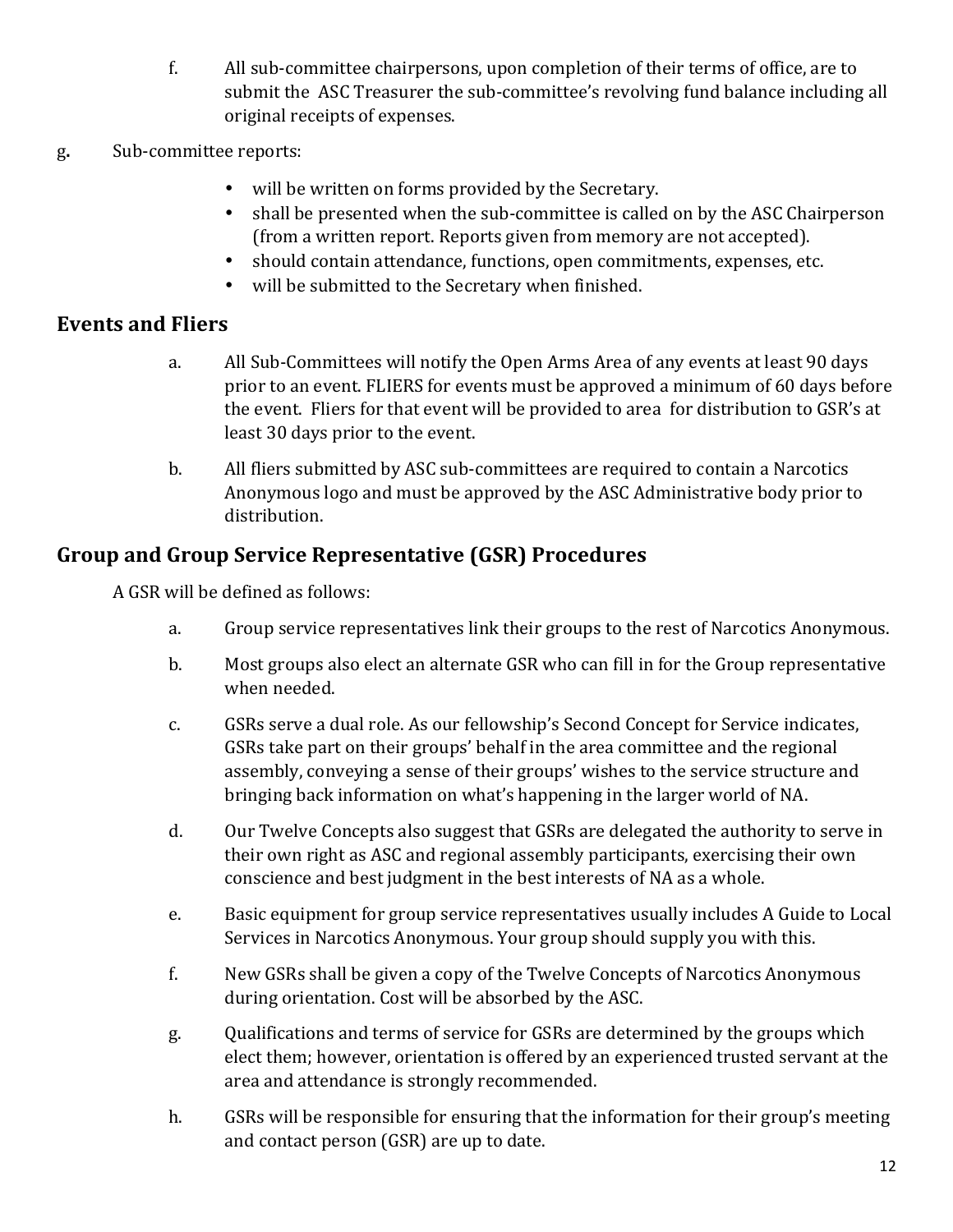i. Group Service Representatives (GSRs) will submit their literature orders to the Literature Chairperson before the ASC meeting and may pick up their orders after 9:30pm or at the end of the business meeting, whichever is earlier.

### **Groups joining Open Arms Area**

- a. The ASC will keep a roster of all Groups that are members of the Open Arms Area.
- b. To be a member of the Open Arms Area, a Group must:
	- Follow the 12 Traditions of NA.
	- Not be a member of another Area.
	- Have regularly scheduled, weekly meetings taking place
- c. To join the Open Arms Area, a Group must send a representative to ASC Meeting AS A MEMBER OF THE OPEN ARMS AREA, EACH GROUP SHOULD BE REPRESENTED AT LEAST TWO TIMES PER CALENDAR YEAR AT ASC MEETING.
- d. All regularly scheduled weekly meetings held by Open Arms Area Groups will be listed in:
	- The Open Arms Area paper meeting list
	- Open Arms Area Web-Site meeting list
	- The GNYR Web-Site meeting search
	- The NAWS Web-Site meeting search
- e. Any group within the Open Arms Area that does not adhere to the NAWS FIPT policy concerning distribution of current fellowship approved literature shall be removed for the ASC meeting list and will not be supported by the Open Arms Area.  $(11/16)$

### **Group Reports**

- a. Group Reports will be given after administrative body reports
- b. ALL Groups listed in the ASC Roster will be called.
- c. When a Group is called, individuals wishing to give that Group's Report will do so.
- d. A written copy of the Report should be handed in by the end of the meeting. This should contain the group's name, the date, the GSR's name and any information, concerns, and announcements that were reported for the Group.
- e. If someone other than the Group's GSR or Alternate gives the Report, then the written report should include THAT person's name and GSR Absent, or NO GSR.
- f. Report forms will be provided by the Secretary.

#### **Motions and Voting Procedures**

- a. All motions must be written on a Motion Form available from the Secretary.
- b. Only one (1) motion per form.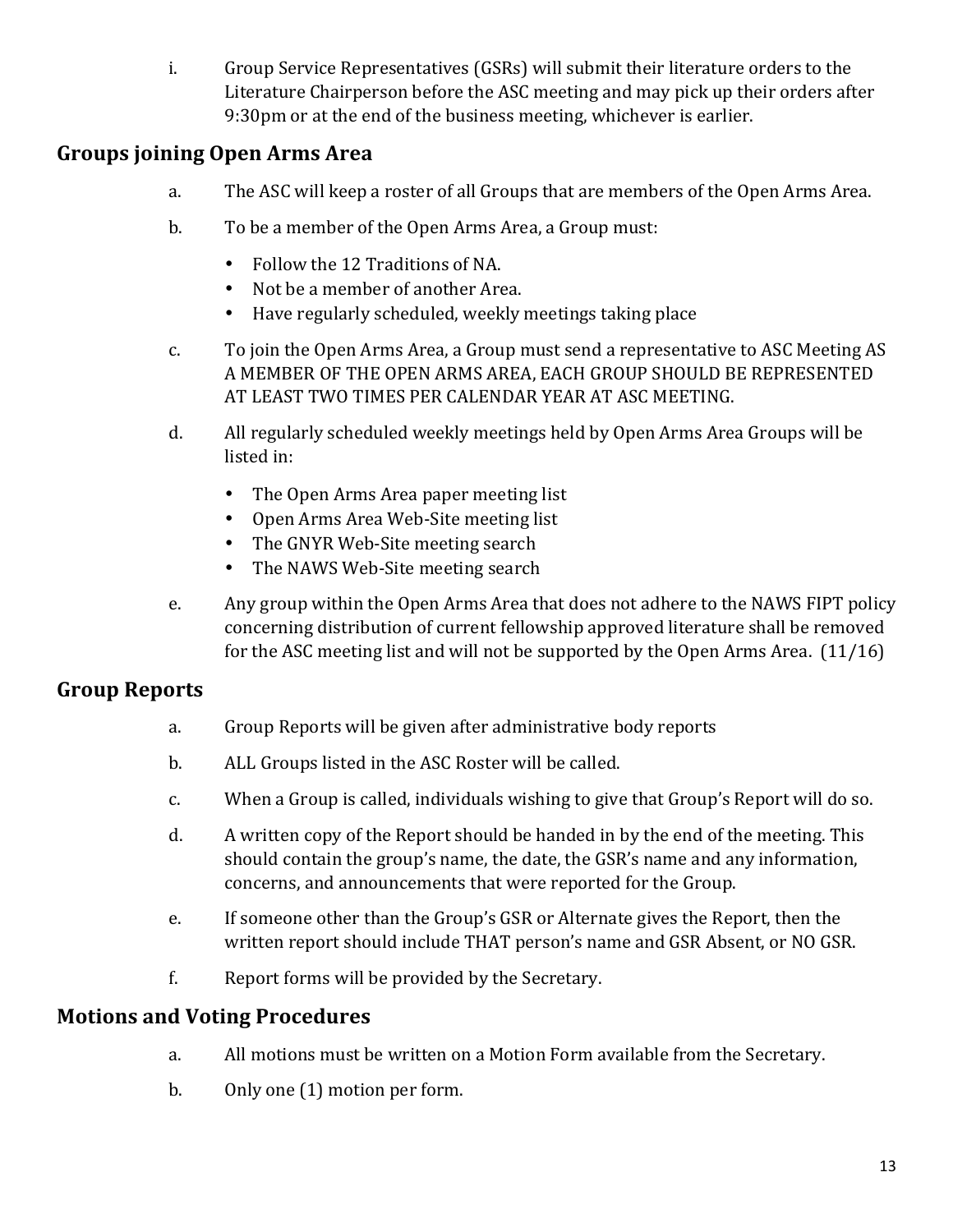- c. The Chairperson will record the results of the vote then give the sheet to the Secretary.
- d. All motions presented to the body shall be read by the ASC Chairperson (or other Administrative Body member). Motions will have a second by a GSR prior to presenting it to the ASC Administrative Body to be reported to the body. A count of all present GSRs shall be taken before motions are voted on. THE PASSING REQUIREMENT IS 2/3 OF ALL GSR'S (MINUS ABSTENTIONS) WITH A MINIMUM OF 10 GSRs NEEDING TO BE PRESENT IN ORDER TO AFFECT ASC POLICY.
- e. Only GSRs or their Alternates may vote on motions.
- f. Sub-committee Chairpersons may vote only on procedural matters. Procedural matters will be defined as all issues dealing with manner in which our ASC meeting is run.
- g. General Consent will be the first means of handling all motions. If there is no opposition to a motion, it will carry.
- h. Votes will be taken by a show of hands.
- i. All motions that are not time sensitive or are deemed as "housekeeping" motions must be presented to the groups for group conscious before being voted on.
- j. All motions will have one of the following results: Pass, Fail, Tabled, Withdrawn or Rescinded.
- k. Abstentions will have no effect on calculating the vote.
- l. Motion sheets must be submitted by the end of Sub-Committee Reports.

#### **Fiscal Policies**

\*\* All reimbursements require the submission of original receipts. \*\*

- a. A prudent reserve of two thousand dollars (\$2000.00) must be maintained in the treasury.  $(8/18)(4/19)$
- b. Each month, after all financial obligations have been met; the ASC will maintain a balance of no more than four thousand dollars  $(4,000.00)$   $(8/18)(4/19)$ . The overage shall be donated to the Regional Service Committee (RSC). (2012)
- c. To fund RCM and Alternate RCM to attend MARLCNA.
- d. Annual Insurance coverage cost for the Area to be added to annual budget as Operating Expense.
- e. All sub-committee building use donations shall be initially approved as a motion and then paid by ASC on a regular basis (monthly, quarterly, or semi-annually).
- f. All sub-committees must submit original receipts for replenishment of their revolving funds or reimbursement of expenses within a two (2) month period.  $(10/16)$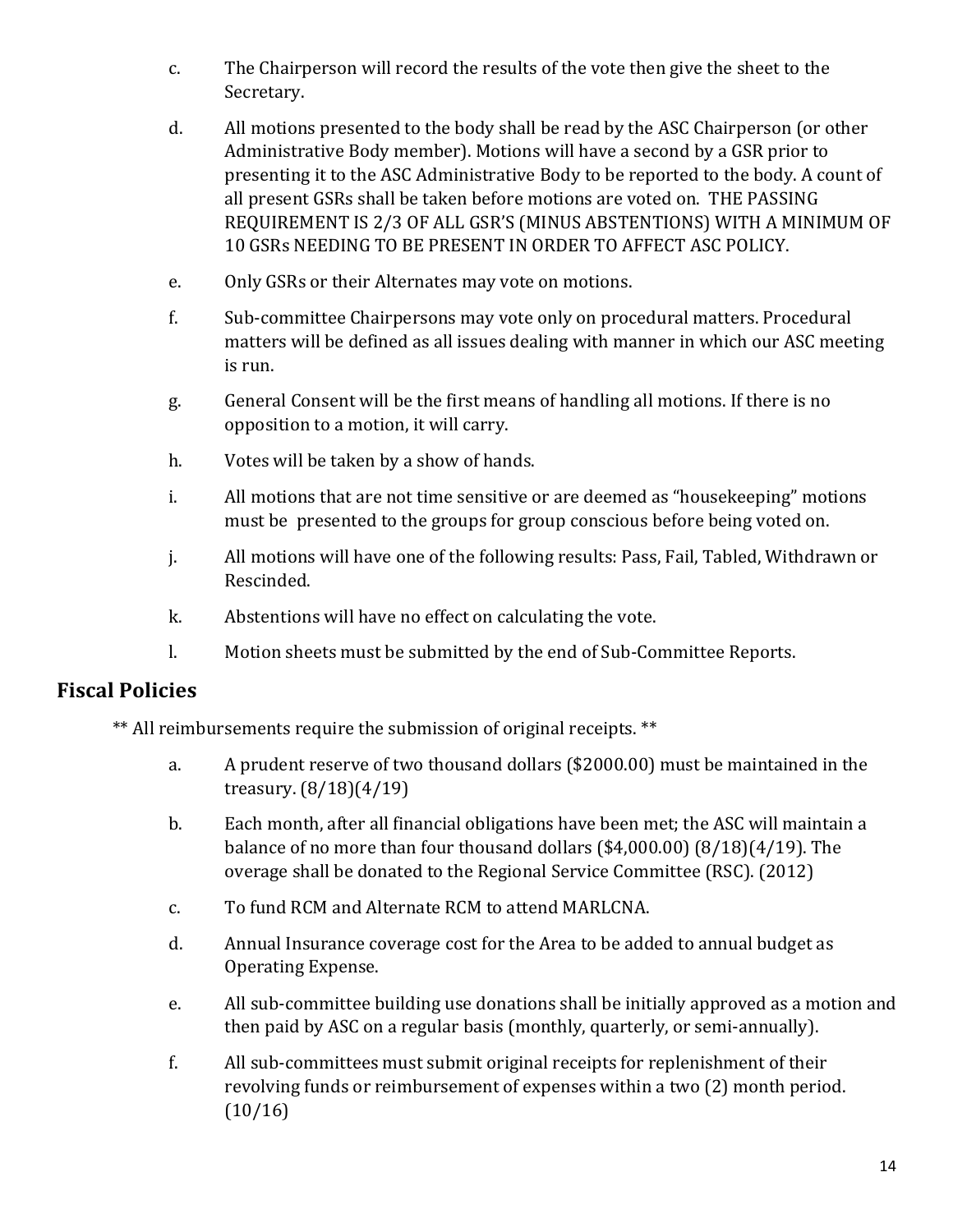- g. Sub-Committee Fiscal Allotments are as follows:
	- **Convention Committee:** Currently there is no fiscal allotment. The rent of \$25 monthly is paid directly by ASC  $(01/19)$ .
	- Events & Activities (E & A): The ASC will maintain their own account with a prudent reserve of five hundred dollars (\$500.00) which is to be used as operating expenses for the E&A sub-committee. An additional 500.00 shall be held aside as part of our 2,000.00 prudent reserve, for Events and Activities, available to the E&A chairperson upon request in the event the 500.00 E&A fund not be enough to seed larger events or multiple events"  $(11/18)$ . E & A must demonstrate the need for additional funds by submitting a budget  $(11/18)$ . Must have two signatures on bank account/checks. Any monies over that amount will be donated to the ASC.
	- Helpline: Helpline sub-committee is allotted up to one hundred dollars  $($100.00)$  per quarter for expenses directly related to the helpline. Helpline phone bill is paid for directly by the ASC.
	- Hospitals and Institutions (H & I): H&I are allotted up to three hundred fifty dollars (\$350.00) in literature per month as needed. H & I is allotted up to \$450.00 (7/18) annual budget specifically for H & I Learning day.
	- **Literature:** Sub-committee will be allotted up to fifty dollars (\$50.00) per month as needed for producing copies of order forms and to purchase any necessary supplies – receipts must be submitted. Sub-committee is to maintain a log of all back ordered merchandise and enter a dollar amount for that merchandise, to include the status of backorders each month.
	- Meeting List: Meeting List sub-committee is allotted one hundred ten dollars  $($110.00)$  per month for expenses.
	- **Policy and Procedure:** Policy & Procedure will be allotted up to fifty dollars  $($50.00)$  per month as needed to have copies of all the various policy and procedure documents available for the ASC.
	- **Public Relations (PR):** Public Relations sub-committee has an operating fund of two hundred dollars (\$200.00) per month to cover presentation materials as needed.
	- Outreach/ Homebound: will be allotted twenty-five dollars (\$25.00) for expenses pertaining to this sub-committee  $(12/16)$
	- **Speaker Exchange:** Currently there is no fiscal allotment.
	- **Web-Site Committee:** Currently there is no fiscal allotment. ASC pays for website hosting.
- h. Other fiscal allotments/procedures are as follows.
	- ASC Secretary is allotted a maximum of sixty dollars (\$60.00) per month for expenses.
	- Receipts submitted in the amount of one hundred dollars  $(\$100.00)$   $(11/18)$  shall be reimbursed in cash through the petty cash account. Any receipts over the amount of one hundred dollars (\$100.00) will be reimbursed in check form.
	- Requests for funds by a sub-committee or group, not already approved, must be submitted as a motion.